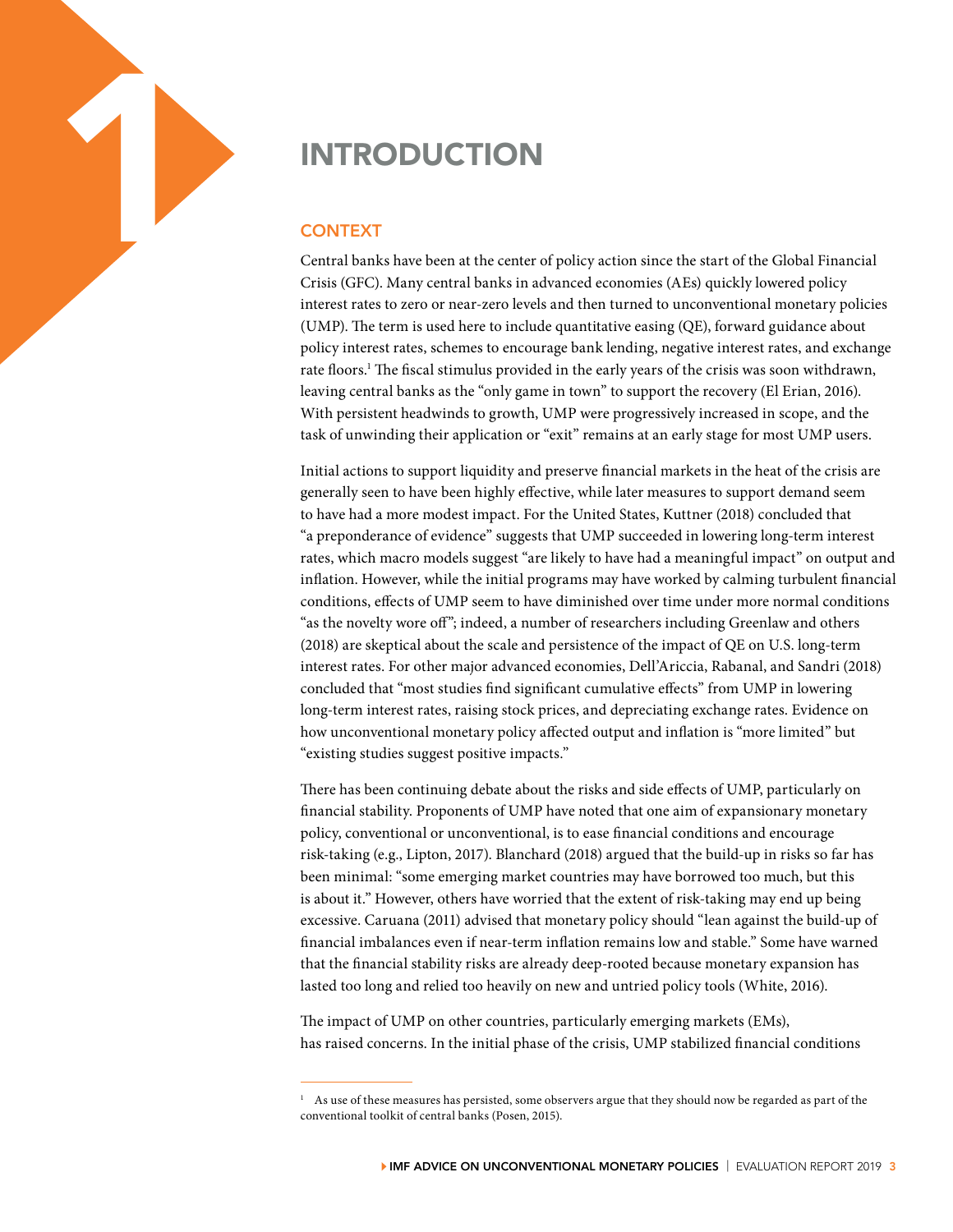## FIGURE 1. EMERGING ECONOMIES: CAPITAL FLOWS

(Debt and equity, weekly, in billions of U.S. dollars)





and the turnaround in demand in the major economies had a positive feedback on other AEs and EMs (Gagnon, 2015). However, many central bankers, particularly in EMs, have expressed serious concerns about the effects of subsequent rounds of UMP, when financial spillovers proved harder to manage and the growth benefits were less clear. Moreover, economies have also been exposed to volatility associated with shifts in expectations about "exit" (Tombini, 2013). Overall, large and volatile capital flows into and out of many EMs created difficult policy choices, prompting heavy foreign exchange interventions and the use of macroprudential policies (MPPs) and capital flow management measures (CFMs) (Rajan, 2013, 2015; Carstens, 2015) (Figure 1).

Spillovers from UMP have raised challenges for international policy cooperation. The G-20 took on a much more prominent role post-GFC as policymakers in the large advanced and emerging market economies came together to respond to the crisis and subsequently debated how to take account of potentially adverse spillovers from UMP on other countries as well as persistent questions about appropriate policies for strong, sustained, and balanced global growth (Rajan, 2018). However, the G-20 seems to have become a less effective forum for policy cooperation after the initial heat of the crisis passed.

The use of UMP has spurred broader debates on central banking issues. These issues will stay relevant since growth and long-term interest rates seem likely to remain significantly lower than in the "Great Moderation" period before the GFC, implying less room to use conventional monetary policy tools. Questions being considered include: (i) how best to respond to future cyclical downturns; (ii) how well the inflation targeting framework has survived the crisis and what modifications may be needed; and (iii) whether the transparency, accountability, and governance structure of central banks needs to be strengthened so future use of UMP is subject to greater public oversight (Tucker, 2018).

Over the past decade, the IMF has been actively engaged on all these aspects of UMP. First, the Fund was a staunch advocate of UMP from the start and has successfully used its flagship publications—particularly the *World Economic Outlook (WEO)*—along with speeches by Fund management and the annual Article IV consultations with the major advanced economies to communicate this message. Second, the Fund has monitored and analyzed the financial stability risks of these policies, particularly through another flagship publication, the *Global Financial Stability Report (GFSR*), as well as bilateral surveillance. Third, the Fund has done extensive work on the relative efficacy of monetary policy and macroprudential policies in managing financial stability risks, underpinning advice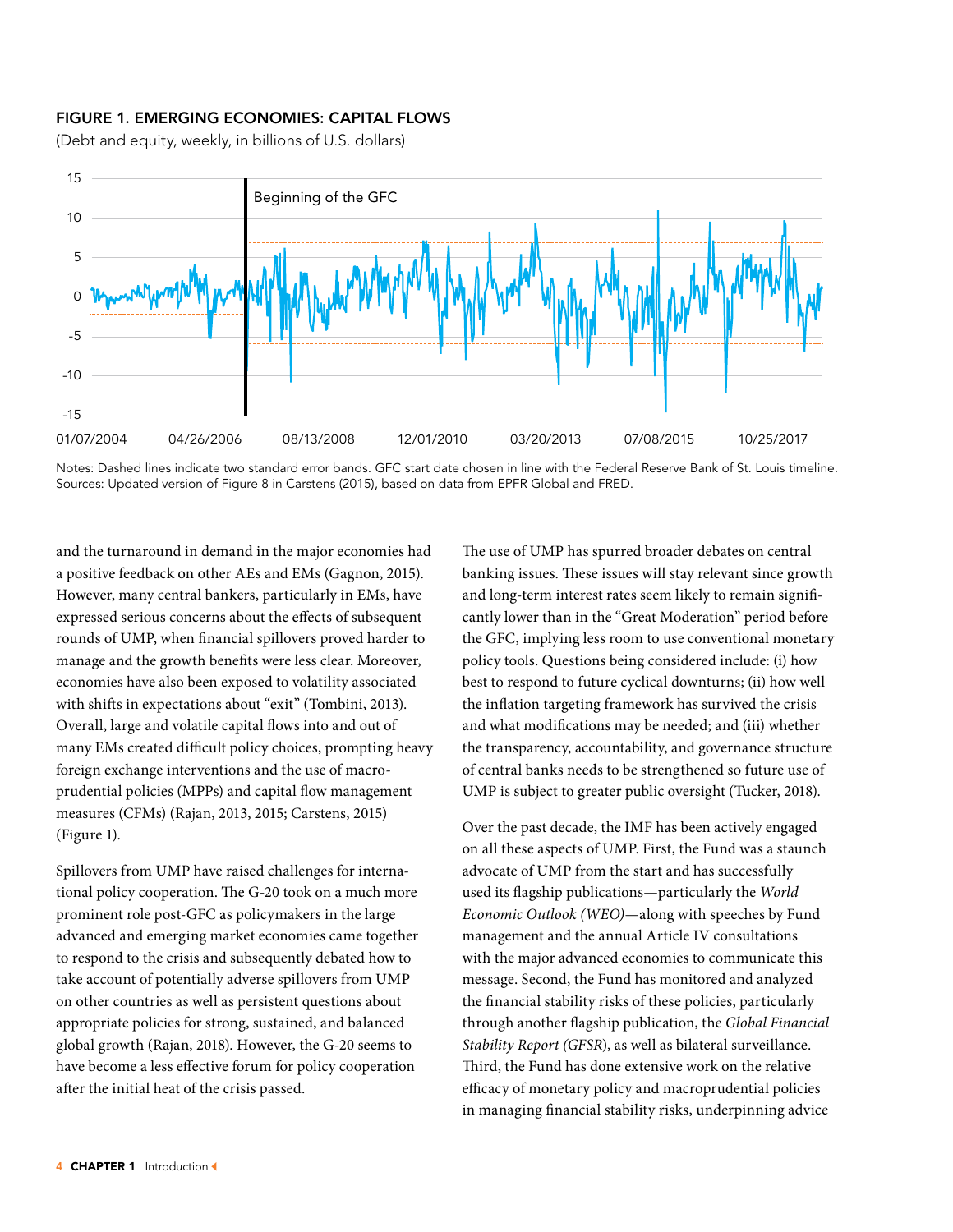to use macroprudential tools as the first line of defense to address such risks rather than using monetary policy to "lean against the wind." Fourth, the IMF has examined the broader issues for the monetary policy framework raised by the experience with UMP and considered the role of central banks in future periods of turbulence.

The IMF has also launched a variety of initiatives to address concerns about the spillovers from UMP, particularly for EMs. While thinking behind these initiatives sometimes pre-dated the GFC and none were intended to address exclusively concerns arising from UMP, the Fund responded quite quickly to adapt them to help EM members facing challenges from UMP in the AEs.

- ▶ A new product—the Spillover Report—was launched in 2011 to assess the cross-border impact of UMP, as well as other policies and developments.
- ▶ An Institutional View (IV) on Capital Flows was adopted in 2012 to provide "clear and consistent" advice on an expanded toolkit through which EMs could deal with increased volatility of capital flows.
- The 2012 Integrated Surveillance Decision (ISD) provided the Fund with a mandate to use Article IV consultations to raise concerns about the cross-country spillovers of countries' policies, including UMP.
- ▶ The IMF intensified its efforts to work through the G-20 to develop commitments on policy packages (monetary and financial policies, fiscal policies, and structural reforms) that would foster "strong, sustained, and balanced" global growth, and thereby also help facilitate an exit from UMP by the major advanced economies.
- The Fund bolstered its contribution to the global financial safety net, particularly through the development of a Flexible Credit Line (FCL) to provide liquidity support to countries with sound policies affected by external shocks and volatile access to capital markets.

## EVALUATION SCOPE AND APPROACH

This evaluation assesses the value added and impact of this substantial volume of IMF work. Advice on monetary policy is a core area of IMF surveillance. The IMF also has an explicit mandate to foster international monetary cooperation. This evaluation seeks to provide evidence on how well the IMF performed in these areas over the past decade (2008–18)—a time of great activism and experimentation by central banks. It addresses—among other issues—the timeliness, traction, and evenhandedness of the Fund's advice. Key questions include:

- ▶ How much value and influence did the Fund have in its advice on implementation of UMP in the AEs?
- ▶ Did the Fund staff provide central banks with an independent perspective on their policy actions?
- How helpful was the Fund in supporting countries, particularly EMs, faced by spillovers from UMP?
- What has been the contribution of the Fund in analyzing and advising on broader consequences of UMP, particularly implications for financial stability?
- How effective was the Fund in contributing to global policy cooperation, including over the mix of monetary and fiscal policies?

This evaluation does not attempt to provide an assessment of the impact of UMP—domestically and cross-border which (as indicated above) continues to be debated quite intensively. It relies on recent survey articles' assessments on these issues, while also recognizing that more definitive views about the efficacy of UMP will only be possible some years down the road.

Nevertheless, lessons learned thus far from the experience of the past decade can guide efforts to strengthen the Fund's capacity to conduct high-quality surveillance on monetary policy in the future. This is particularly important because monetary policy issues are likely to remain salient. In the near term, countries could benefit from the IMF's advice on ensuring that the exit from UMP is an orderly one for both countries normalizing their monetary policy stance and countries exposed to possible spillovers. Moreover, concerns about the next downturn are now building, at a